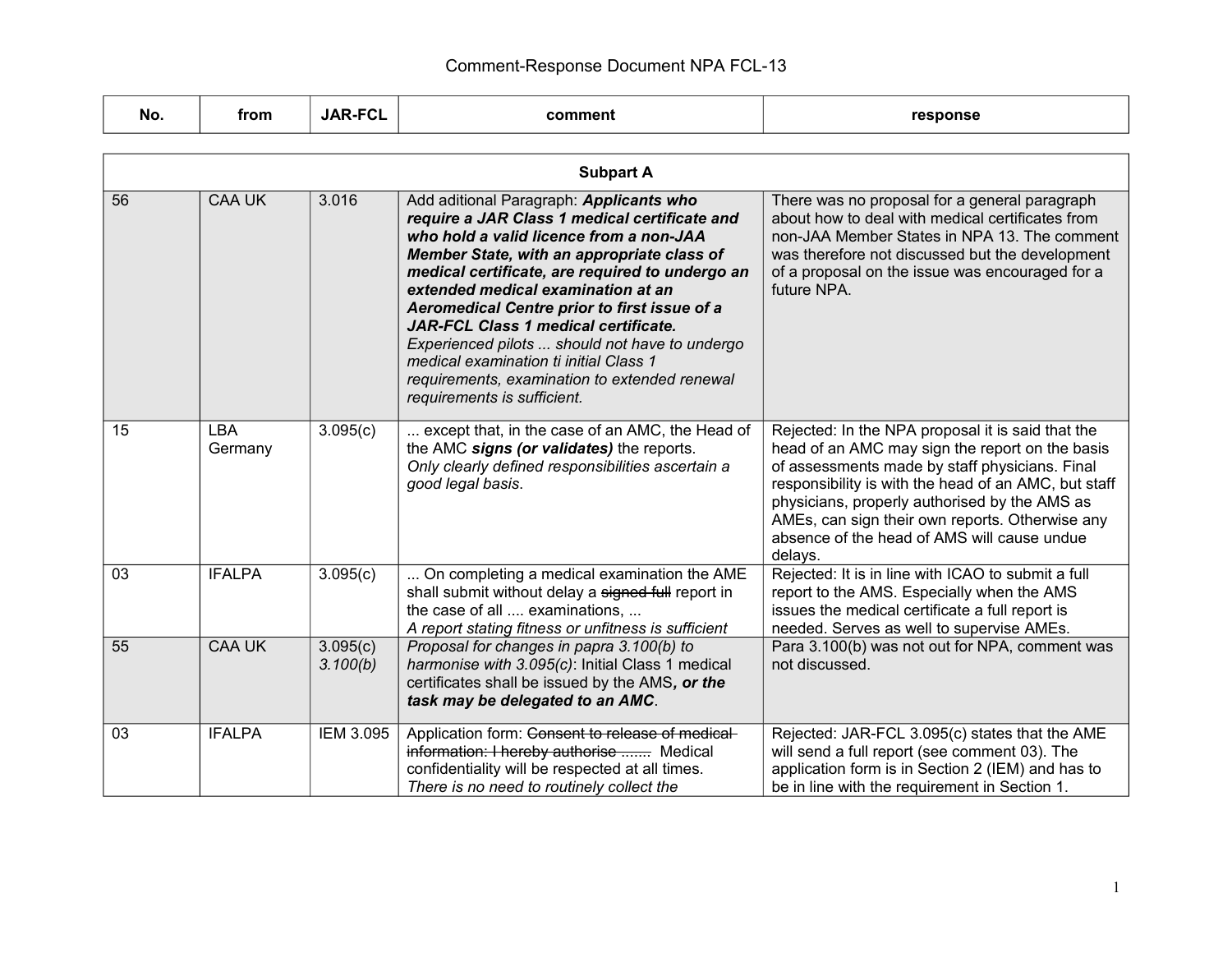| No. | from                  | <b>JAR-FCL</b>   | comment                                                                                                                                                                                                                                                                                                                                    | response                                                                                                                                                                                                                                                                                                                                                                                                                                      |
|-----|-----------------------|------------------|--------------------------------------------------------------------------------------------------------------------------------------------------------------------------------------------------------------------------------------------------------------------------------------------------------------------------------------------|-----------------------------------------------------------------------------------------------------------------------------------------------------------------------------------------------------------------------------------------------------------------------------------------------------------------------------------------------------------------------------------------------------------------------------------------------|
|     |                       |                  |                                                                                                                                                                                                                                                                                                                                            |                                                                                                                                                                                                                                                                                                                                                                                                                                               |
|     |                       |                  | applicant's full diagnosis centrally at the AMS.                                                                                                                                                                                                                                                                                           |                                                                                                                                                                                                                                                                                                                                                                                                                                               |
| 08  | CAA CZ                | <b>IEM 3.095</b> | disagreement with deletion of question 132.<br>History of event 132 may affect significantly the<br>applicant's socio-psychological status and/or<br>his/her mental sphere.<br>In other occasions legal problems of some States<br>have not been taken into account                                                                        | Rejected: it is expected that the AME discusses<br>this question with the applicant but a <i>majority</i> of<br>JAA Member States cannot accept this question in<br>the application form for legal reasons. The space<br>has been left blank for eventually inserting the<br>question later.                                                                                                                                                  |
| 10  | <b>IAOPA</b>          | <b>IEM 3.095</b> | Initial issue of medical certificate : AMS AMC<br>(Class 1); AME with AMS validation (Class 2)<br>Class 1: no reason to undertake the initial Class 1<br>examination at the AMS. Examination shall be at<br>an AMC, certificate shall be issued by AMC.<br>Class 2: AMS validation of medical certificate will<br>cause unnecessary delays | Partly a misunderstanding: the initial medical<br>examination Class 1 will be performed at an AMC<br>but the initial certificate will be issued by the AMS<br>(see JAR-FCL 3.095(a) and 3.100(e)).<br>AMS validation was not ment to say that every<br>medical certificate has to be approved, but it will<br>be reviewed by the AMS as necessary. "AMS<br>validation" will be deleted to avoid<br>misunderstanding (comment partly accepted) |
| 16  | <b>LBA</b><br>Germany | <b>IEM 3.095</b> | issue of medical certificates: with AMS validation<br>Validating all medical certificates is unnecessary.                                                                                                                                                                                                                                  | Accepted: see comment 10 above                                                                                                                                                                                                                                                                                                                                                                                                                |
| 53  | CAA UK                | <b>IEM 3.095</b> | Issue of medical certificates. Class 1: AMC or<br>AME with AMS validation approved by the AMS.<br>Class 2: AMC or AME with AMS validation<br>approved by the AMS.<br>Quality checks: yes. Validate each certificate: no.                                                                                                                   | Partly accepted: "with AMS validation" will be<br>deleted. A new proposal will be prepared for a<br>future NPA offering seperating boxes for issuance<br>of medical certificates after initial and revalidation/<br>renewal examinations.<br>"Approved by the AMS": rejected. All AMEs are<br>approved, if not they may not function as AME.                                                                                                  |
| 54  | <b>CAA UK</b>         | IEM 3.095        | Mismatch between Explanatory Note and medical<br>application form.                                                                                                                                                                                                                                                                         | if so: editorial will be corrected                                                                                                                                                                                                                                                                                                                                                                                                            |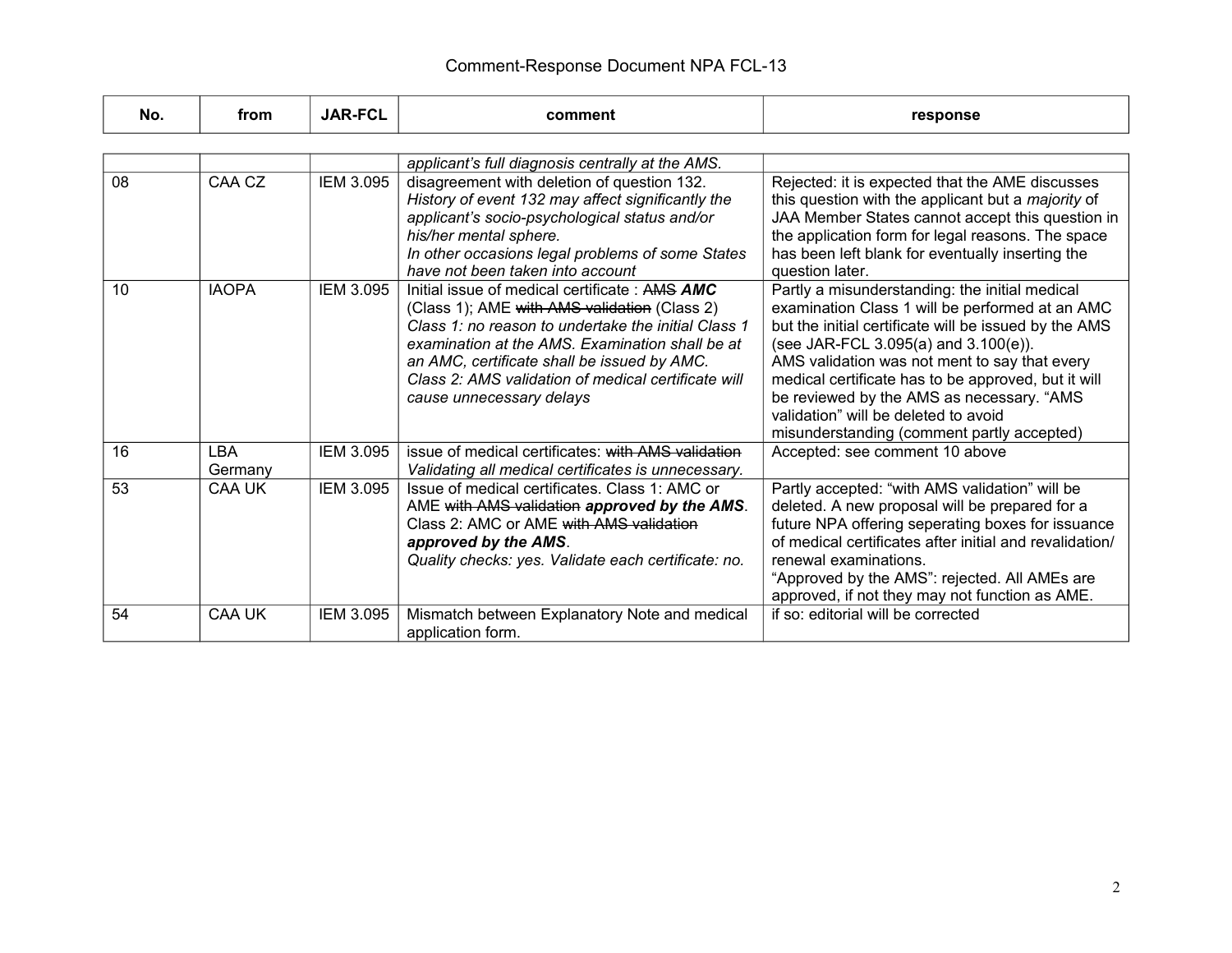| <b>No</b> | from | <b>JAR-FCL</b> | comment | response |
|-----------|------|----------------|---------|----------|
|-----------|------|----------------|---------|----------|

|        | <b>Cardiology, Requirements, Appendices</b> |                       |                                                                                                                                                                                                                                                                                                                                          |                                                                                                                                                                                                                                                                                                                        |  |
|--------|---------------------------------------------|-----------------------|------------------------------------------------------------------------------------------------------------------------------------------------------------------------------------------------------------------------------------------------------------------------------------------------------------------------------------------|------------------------------------------------------------------------------------------------------------------------------------------------------------------------------------------------------------------------------------------------------------------------------------------------------------------------|--|
| 11     | <b>IAOPA</b>                                | 3.130(f)<br>(Class 1) | review by cardiologist:  (50 years for single-<br>erew operations)<br>Would affect all flight instructors over 50, is<br>unnecessary, would overload AMCs and cause<br>loss of earning while waiting for the paper work.                                                                                                                 | Accepted: Cardiological problems may arise at<br>any time, should be detected in any aeromedical<br>examination and tests needed will be initiated by<br>AME/AMC or AMS as appropriate. Administrative<br>burden on AMEs, pilots and AMS would be too<br>high.                                                         |  |
| 13     | <b>LFV Sweden</b>                           | 3.130(f)              | At age 50 and 65 years a Class 1 certificate<br>holder shall be reviewed at an AMC by a<br>cardiologist acceptable to the AMS.<br>Not possible for Authority to check if the pilot<br>operates single crew operation. He could also<br>change from multi-crew to single crew after<br>passed age 50.                                     | Rejected after discussion of comment 11. There<br>will be no additional requirement for cardiological<br>review of pilots age 50.                                                                                                                                                                                      |  |
| 34     | <b>BAPA</b>                                 | 3.130(f)              | disagree with proposal. ECG intervals of 6 months<br>after age 50 deal adequately with concerns<br>regarding heart disease. (More comment given).                                                                                                                                                                                        | Covered by accepting comment 11                                                                                                                                                                                                                                                                                        |  |
| 57     | <b>CAA UK</b>                               | 3.130(f)              | At age 65 years (50 years for single erew pilot<br>public transport operations), a Class 1 certificate<br>holder shall be reviewed at an AMG by a<br>cardiologist acceptable to the AMS.<br>Requirement not necessary for aerial work or<br>flight instruction. Cardiological review can be done<br>by cardiologist approved by the AMS. | Partly accepted: The first sentence of this para<br>has been reworded: At the first renewal/<br>revalidation examination after age 65 years, a<br>Class 1 certificate holder shall be reviewed at an<br>AMC by or, at the discretion of the AMS, review<br>may be delgated to a cardiologist acceptable to<br>the AMS. |  |
| 73, 76 | <b>AMC NL</b>                               | 3.130(f)              | Cardiological review at an AMC: a protocoll will be<br>needed                                                                                                                                                                                                                                                                            | Rejected: Mainly history and risk factors of the<br>individual pilot will be the basis for the<br>examinations and tests indicated.                                                                                                                                                                                    |  |
| 61     | <b>CAA UK</b>                               | 3.250(f)<br>(Class 2) | At age 70 years  This review shall include-<br>exercise electrocardiography and shall be-<br>repeated every 4 years. After a review of<br>cardiovascular risk factors and assessment of<br>licence privileges, further investigations may<br>be required, at the discretion of the specialist                                            | Accepted: review of cardiovascular risk factors<br>and follow-up as necessary is part of each<br>aeromedical examination. There is no special<br>need to stress this at age 70.<br>The proposed new paragraph JAR-FCL 3.250(f)<br>will not appear in JAR-FCL 3.                                                        |  |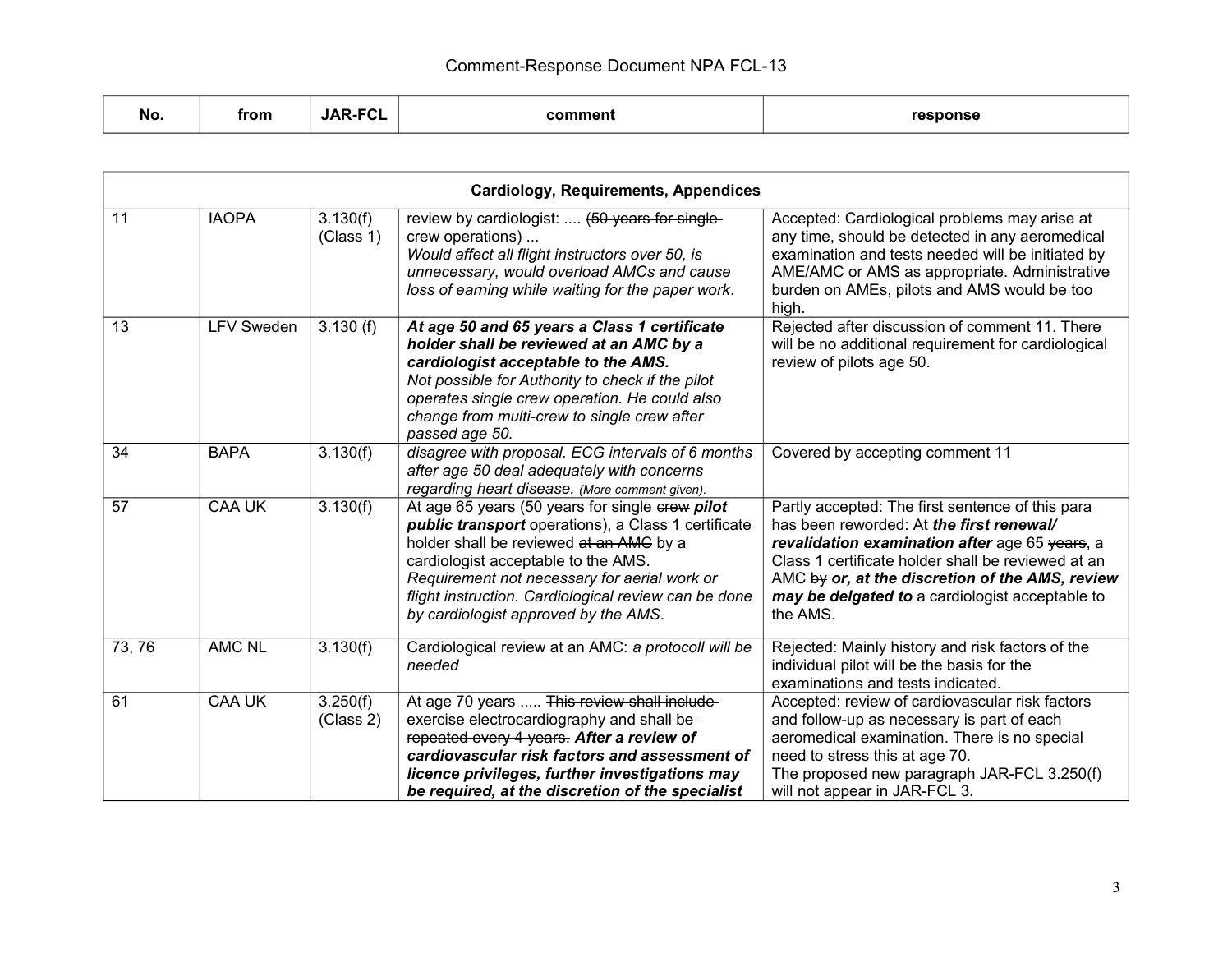| No. | from                               | <b>JAR-FCL</b>      | comment                                                                                                                                                                                                                                                                                                                                                                                                           | response                                                                                                                                     |
|-----|------------------------------------|---------------------|-------------------------------------------------------------------------------------------------------------------------------------------------------------------------------------------------------------------------------------------------------------------------------------------------------------------------------------------------------------------------------------------------------------------|----------------------------------------------------------------------------------------------------------------------------------------------|
|     |                                    |                     |                                                                                                                                                                                                                                                                                                                                                                                                                   |                                                                                                                                              |
|     |                                    |                     | and after consultation with the AMS as<br>necessary. Investigation may include exercise<br>electrocardiography.<br>Private pilots at 70 years of age and over should<br>be assessed on an individual basis. (More comment<br>offered, see original.)                                                                                                                                                              |                                                                                                                                              |
| 01  | <b>B.</b> Wallace<br><b>UK AME</b> | 3.250(f)            | At age 70 years a Class 2 certificate holder shall-<br>be examined by a specialist acceptable to the-<br>AMS. This review shall include exercise<br>electrocariography and shall be repeated every 4<br>years.<br>Minor changes with no impact on fitness may lead<br>to more investigations. Explosion of costs.<br>(The proposal is to "delete para 3.250" but the comment only<br>refers to JAR-FCL 3.250(f)). | Covered by accepting comment 61                                                                                                              |
| 12  | <b>IAOPA</b>                       | 3.250(f)            | delete 3.250 (f).<br>Reasoning as above plus: FAA with greater<br>experience does not consider ECGs of any<br>consequence and does not require them.                                                                                                                                                                                                                                                              | Covered by accepting comment 61                                                                                                              |
| 49  | <b>CAA UK</b>                      | App. 1<br>1(e)      | At age 70 and every 4 years for Class 2<br>recertification at the discretion of the<br>cardiologist, in consultation with the AMS, as<br>necessary, dependent upon risk factors and<br>licence privileges.<br>Reasoning same as comment 61                                                                                                                                                                        | Rejected: It was accepted not to introduce the<br>proposed new para JAR-FCL 3.250(f).                                                        |
| 58  | <b>CAA UK</b>                      | $3.140(c)$ ,<br>(d) | New general paragraph (to be inserted as JAR-<br>FCL 3.100 $(e)(3)$ ) is proposed to avoid mentioning<br>that a fit assessment can only be considered for<br>revalidation/renewal examinations and not for<br><i>initial examinations.</i>                                                                                                                                                                        | There was no such proposal out for NPA 13. This<br>comment will be discussed in the MSC and the<br>proposal may be included in a future NPA. |
| 77  | <b>AMC NL</b>                      | 3.140<br>Class 1    | (c), (d): proposal of different wording<br>$(e)$ : delete $(e)$                                                                                                                                                                                                                                                                                                                                                   | (c), (d): no text change, wording is clear<br>(e) will be deleted (see explanation comment 59)                                               |
| 79  | <b>AMC NL</b>                      | 3.260<br>Class 2    | (c), (d): proposal of different wording<br>$(e)$ : delete $(e)$                                                                                                                                                                                                                                                                                                                                                   | (c), (d): no text change, wording is clear<br>(e) will be deleted (see explanation comment 59)                                               |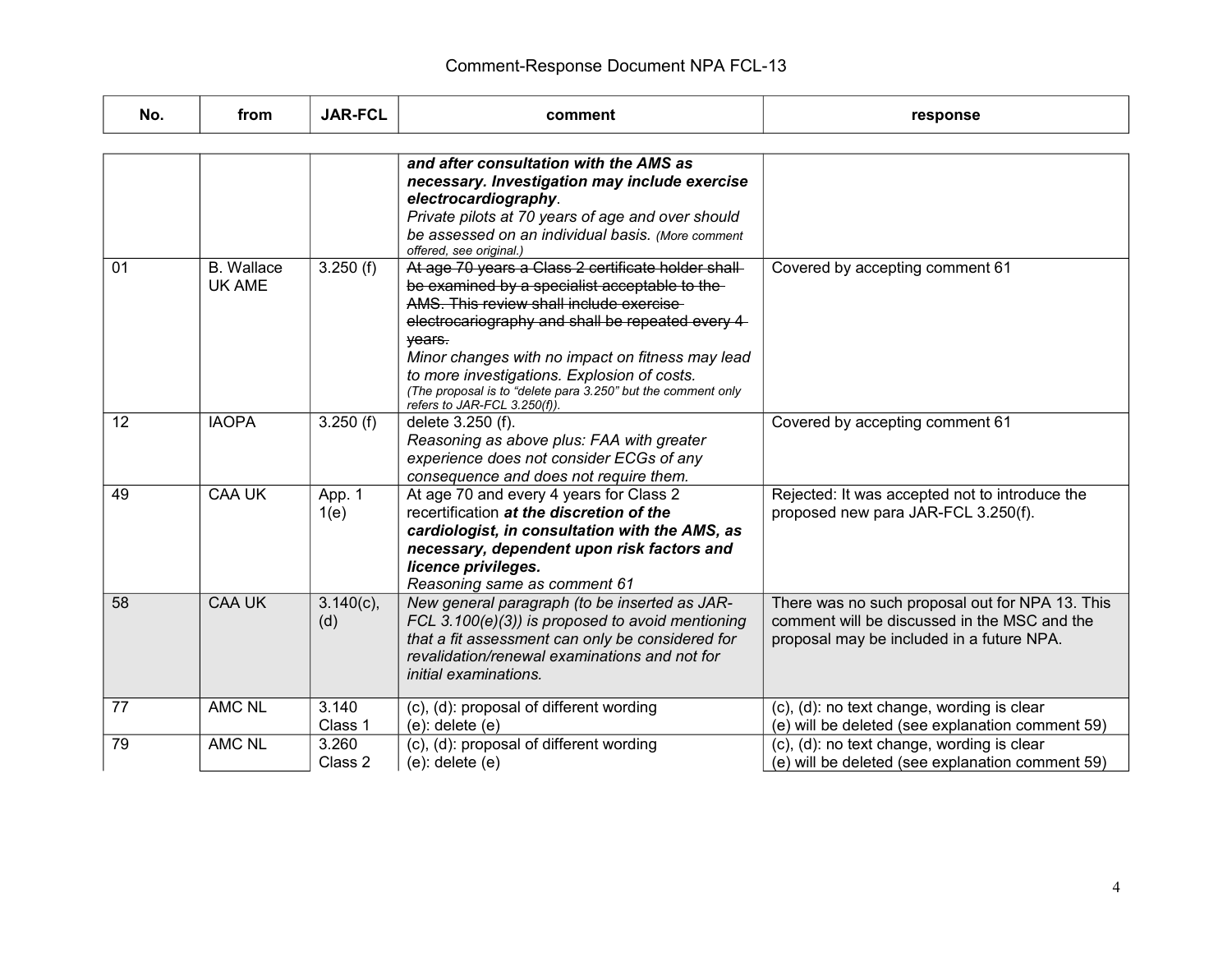| No. | from              | <b>JAR-FCL</b>      | comment                                                                                                                                                                                                                                                                                                                                                                                                                                                                                                                                                               | response                                                                                                                                                                                                                                                                                                                                                                                                                                                                                                                                                                                                                             |
|-----|-------------------|---------------------|-----------------------------------------------------------------------------------------------------------------------------------------------------------------------------------------------------------------------------------------------------------------------------------------------------------------------------------------------------------------------------------------------------------------------------------------------------------------------------------------------------------------------------------------------------------------------|--------------------------------------------------------------------------------------------------------------------------------------------------------------------------------------------------------------------------------------------------------------------------------------------------------------------------------------------------------------------------------------------------------------------------------------------------------------------------------------------------------------------------------------------------------------------------------------------------------------------------------------|
|     |                   |                     |                                                                                                                                                                                                                                                                                                                                                                                                                                                                                                                                                                       |                                                                                                                                                                                                                                                                                                                                                                                                                                                                                                                                                                                                                                      |
| 59  | <b>CAA UK</b>     | 3.140(e)<br>Class 1 | (e) Applicants with ischaemic damage to the left-<br>ventricle<br>The requirement for a satisfactory ejection fraction<br>is in App. 1, $6(b)$ and $7(b)$ .                                                                                                                                                                                                                                                                                                                                                                                                           | Accepted for the reason given in the comment                                                                                                                                                                                                                                                                                                                                                                                                                                                                                                                                                                                         |
| 62  | <b>CAA UK</b>     | 3.260(e)<br>Class 2 | (e) Applicants with ischaemic damage to the left-<br>ventricle delete paragraph, (comment as No.<br>59)                                                                                                                                                                                                                                                                                                                                                                                                                                                               | Accepted for the reason given in the comment                                                                                                                                                                                                                                                                                                                                                                                                                                                                                                                                                                                         |
| 66  | FAI               | 3.140(e)<br>Class 1 | delete paragraph, (comment as No. 59)                                                                                                                                                                                                                                                                                                                                                                                                                                                                                                                                 | Accepted as above                                                                                                                                                                                                                                                                                                                                                                                                                                                                                                                                                                                                                    |
| 66  | FAI               | 3.260(e)<br>Class 2 | delete paragraph, (comment as No. 59)                                                                                                                                                                                                                                                                                                                                                                                                                                                                                                                                 | Accepted as above                                                                                                                                                                                                                                                                                                                                                                                                                                                                                                                                                                                                                    |
| 17  | G.E.M.A.<br>Spain | 3.150(b)            | Para should be rewritten. Does not consider size,<br>prognosis and risk of rupture of aneurysm.                                                                                                                                                                                                                                                                                                                                                                                                                                                                       | Accepted, see next comments (64, 63, 65)                                                                                                                                                                                                                                                                                                                                                                                                                                                                                                                                                                                             |
| 64  | <b>CAA UK</b>     | 3.150(b)<br>Class 1 | Applicants with aneurysm of the infra-renal<br>abdominal aorta may be considered by the AMS<br>at renewal or revalidation examinations, after-<br>surgery subject to comliance with paragraph 9<br>See comment on paragraph 9 Appendix 1.                                                                                                                                                                                                                                                                                                                             | Accepted: Surgery may not be necessary in some<br>cases. Paragraph 9 Appendix 1 has been<br>amended (see comment 65 below) and gives<br>information on how to proceed after diagnosis of<br>infra-renal abdominal aneurysm                                                                                                                                                                                                                                                                                                                                                                                                           |
| 63  | <b>CAA UK</b>     | 3.270(b)<br>Class 2 | Applicants with aneurysm of the infra-renal<br>abdominal aorta may be considered by the AMS<br>at renewal or revalidation examinations, after-<br>surgery subject to comliance with paragraph 9<br>See comment on paragraph 9 Appendix 1                                                                                                                                                                                                                                                                                                                              | Accepted for Class 2 as for Class 1 in the previous<br>comment                                                                                                                                                                                                                                                                                                                                                                                                                                                                                                                                                                       |
| 65  | <b>CAA UK</b>     | App. 1<br>para 9    | delete paragraph proposed in NPA 13. New<br>proposal:<br>Unoperated infra-renal abdominal aortic<br>aneurysms up to 4,5 cms may be considered<br>for restricted Class 1 or Class 2 certification<br>by the AMS if followed by six monthly ultra-<br>sound scans. After surgery for infar-renal<br>abdominal aortic aneurysm without complica-<br>tions, and after cardiovascular assessment,<br>restricted Class 1 or Class 2 certification may<br>be considered by the AMS, with follow-up as<br>approved by the AMS.<br>Low risk of rupture in small aneurysms with | Accepted with deletion of up to 4,5 cms. There<br>may be clinical indication not to operate even if the<br>aneurysm is a little bit larger, but there may be<br>reasons to intervene surgically at an earlier stage.<br>Both ways a fit assessment (OML/OSL) may be<br>possible depending on the examination results.<br>The text which was proposed in NPA 13 and is<br>now replaced by the text of comment 65 was:<br>Abdominal aortic aneurysm occuring below the renal-<br>vessels and when uncomplicated with-<br>pseudoaneurysm, infected prothesis or thrombosis, not-<br>associated with systemic arterial disease, whether- |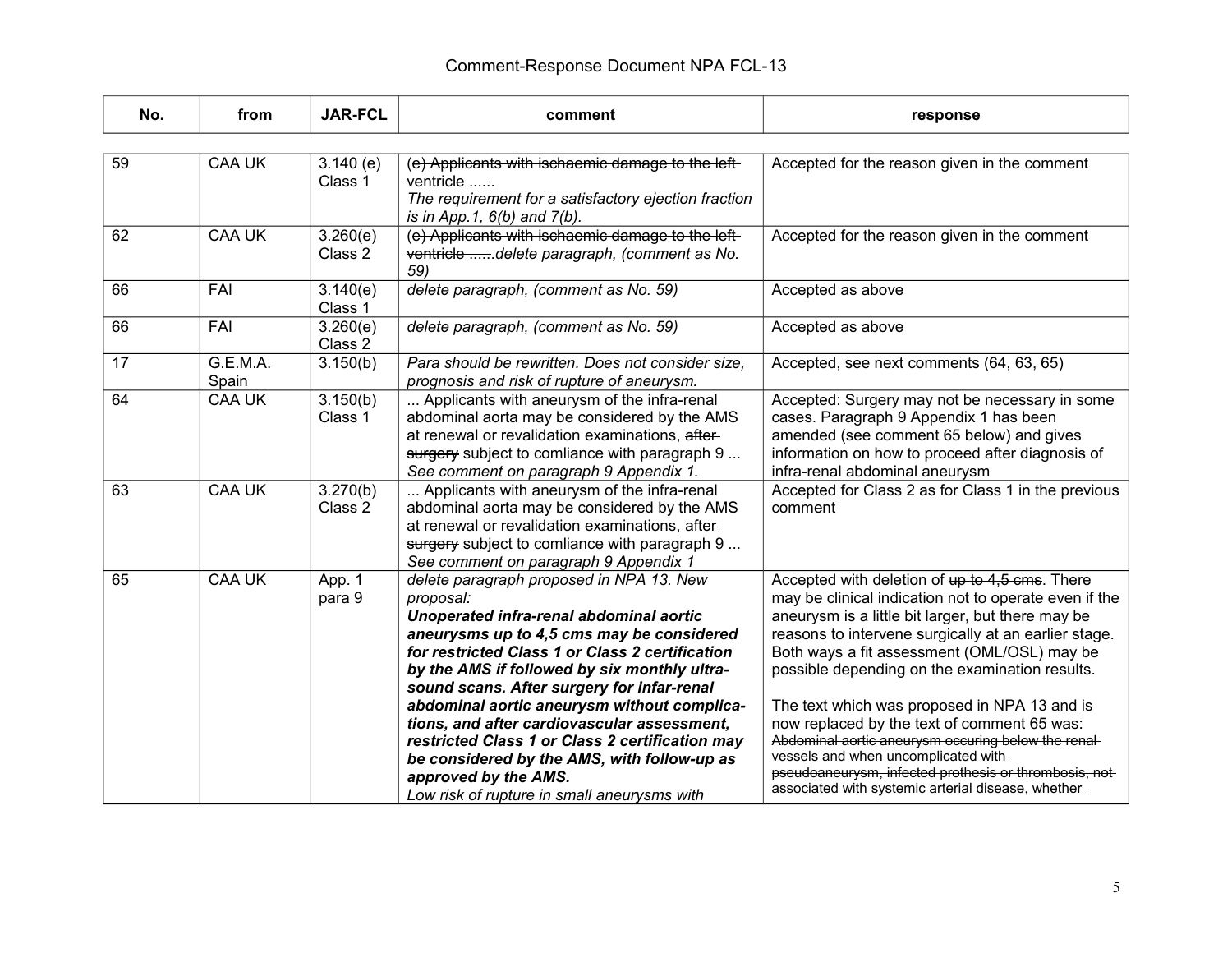| No. | from              | <b>JAR-FCL</b>    | comment                                                                                                                                                                                                                                                                                                                                                                                                                                                 | response                                                                                                                                                                                                                                                                                                      |
|-----|-------------------|-------------------|---------------------------------------------------------------------------------------------------------------------------------------------------------------------------------------------------------------------------------------------------------------------------------------------------------------------------------------------------------------------------------------------------------------------------------------------------------|---------------------------------------------------------------------------------------------------------------------------------------------------------------------------------------------------------------------------------------------------------------------------------------------------------------|
|     |                   |                   |                                                                                                                                                                                                                                                                                                                                                                                                                                                         |                                                                                                                                                                                                                                                                                                               |
|     |                   |                   | regular follow-up. After successful surgery the<br>subsequent risks of incapacitation return almost to<br>normal (for the age group).                                                                                                                                                                                                                                                                                                                   | congenital or acquired, or hypertension and which has-<br>stabilised following surgical repair, may be considered-<br>for restricted Class 1 or Class 2 certification by the-<br>AMS. Annual review by the AMS shall be required, the<br>review ti onclude ultrasonic examination of the-<br>abdominal aorta. |
| 35  | <b>BAPA</b>       | 3.270(b)          | Applicants with aneurysm of the thoracic of<br>abdomainal abdominal aorta before or                                                                                                                                                                                                                                                                                                                                                                     | editorial, corrected                                                                                                                                                                                                                                                                                          |
| 78  | <b>AMC NL</b>     | 3.150             | $(a), (b), (d), (h)$ mostly editorial                                                                                                                                                                                                                                                                                                                                                                                                                   | Covered: A comment given on aneurysm mostly<br>reflect what was discussed in comments 64, 63<br>and 65.                                                                                                                                                                                                       |
| 80  | <b>AMC NL</b>     | 3.270             | crossreference to comment 78                                                                                                                                                                                                                                                                                                                                                                                                                            | Covered by discussion of other comments                                                                                                                                                                                                                                                                       |
| 18  | G.E.M.A.<br>Spain | 3.150(h)          | Malignant vasovagal syncope: what is it? See:<br>"Ann Intern Med 1997; 126: 989-996: Clinical<br>guideline. Diagnosing Syncope" There is no<br>mention of such entity.                                                                                                                                                                                                                                                                                  | Accepted: malignant will be replaced by<br>recurrent.                                                                                                                                                                                                                                                         |
| 60  | <b>CAA UK</b>     | 3.150(h)          | Applicants with a history of malignant vasovagal<br>syncope shall be assessed as unfit. A fit<br>assessment may be considered by the AMS in<br>applicants after review. Applicants with a-<br>suggestive-history of recurrent syncope shall be<br>subject to compliance with Paragraph 14,<br>This clarifies that individuals with a single episode<br>of syncope need not follow Appendix 1. See also<br>proposal for a change in Appendix 1, para 14. | Accepted with addition: malignant will be replaced<br>by recurrent. Explanation given in the comment<br>led to acceptance.                                                                                                                                                                                    |
| 50  | <b>CAA UK</b>     | App. 1<br>para 14 | An aApplicants who has have suffered a single<br>repeated episodes of loss of consciousness with<br>the characteristics of vasovagal syncope shall<br>undergo the following:<br>Procedures outlined in para 14 are adequate only<br>if an individual has had more than one episode of<br>loss of consciousness.                                                                                                                                         | Accepted, but repeated will be replaced by<br>recurrent.                                                                                                                                                                                                                                                      |
| 19  | G.E.M.A.<br>Spain | App. 1<br>para 3  | 3. The blood pressure should be measured at-<br>least twice.<br>If blood pressure is normal, once is enough<br>(NPA proposal was to put "at least" in)                                                                                                                                                                                                                                                                                                  | Accepted, original text will be kept. It is not<br>necessary to inform a physician how to take blood<br>pressure.                                                                                                                                                                                             |
| 14  | LFV S             | App. 1            | An accumulation of risk factors () shall require                                                                                                                                                                                                                                                                                                                                                                                                        | Accepted, original text will be kept. All AMEs are                                                                                                                                                                                                                                                            |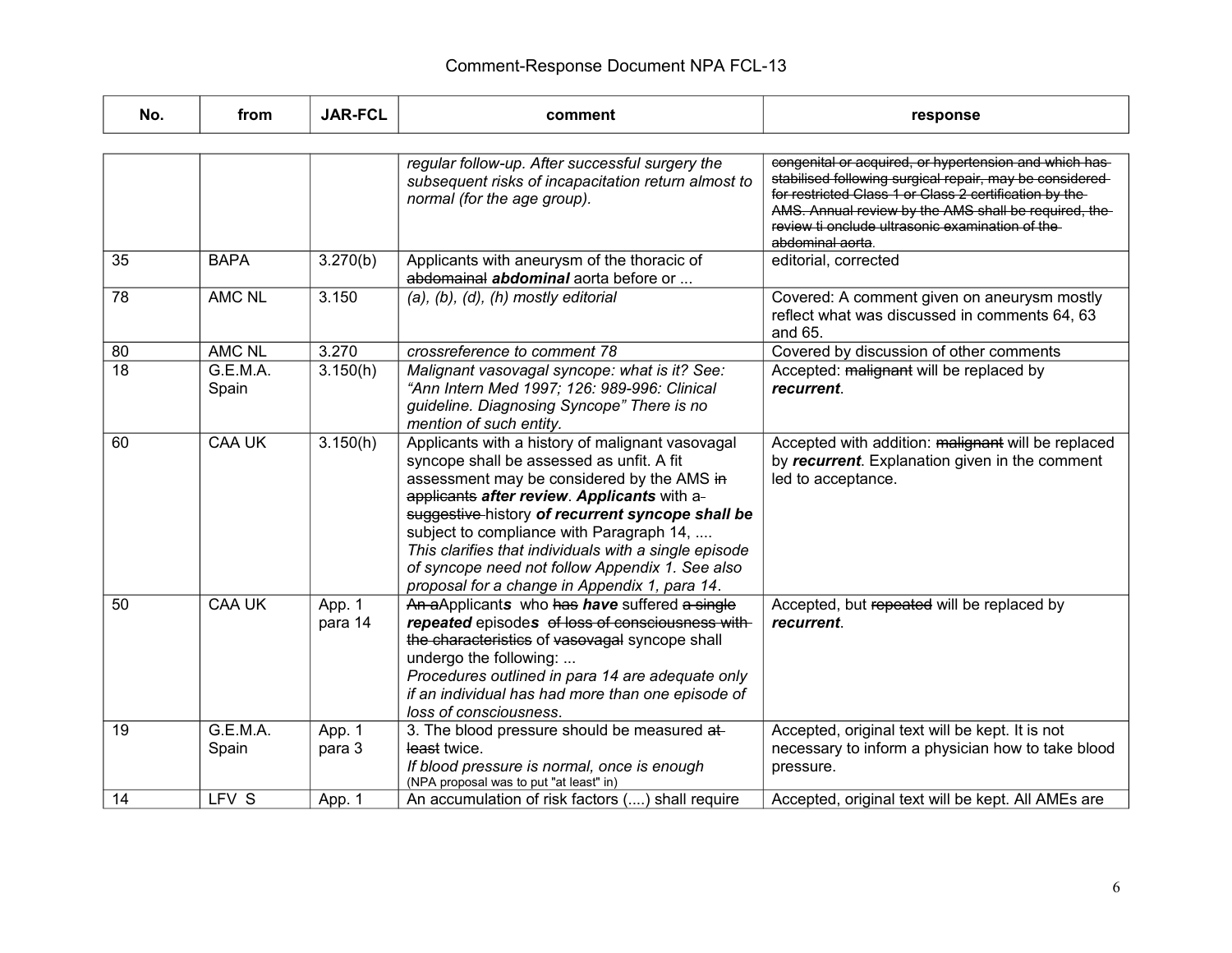| No. | from              | <b>JAR-FCL</b>        | comment                                                                                                                                                                                                                                                                                                                                     | response                                                                                                                                                                                                                                                                                                                                                                                         |
|-----|-------------------|-----------------------|---------------------------------------------------------------------------------------------------------------------------------------------------------------------------------------------------------------------------------------------------------------------------------------------------------------------------------------------|--------------------------------------------------------------------------------------------------------------------------------------------------------------------------------------------------------------------------------------------------------------------------------------------------------------------------------------------------------------------------------------------------|
|     |                   |                       |                                                                                                                                                                                                                                                                                                                                             |                                                                                                                                                                                                                                                                                                                                                                                                  |
|     |                   | para 3                | require cardiovascular evaluation by the AMS,<br>and, where appropriate, in conjunction with the<br>AMC or AME.<br>This evaluation should be available to the AME.<br>(NPA proposal was to delete or AME.)                                                                                                                                  | approved by the AMS and know how to evaluate<br>cardiovascular risk factors in conjunction with the<br>AMS.                                                                                                                                                                                                                                                                                      |
| 51  | <b>CAA UK</b>     | App. 1<br>para 3      | The diagnostic diagnosis of hypertension shall                                                                                                                                                                                                                                                                                              | editorial, corrected                                                                                                                                                                                                                                                                                                                                                                             |
| 38  | <b>BAPA</b>       | App. 1<br>para 3      | The diagnosie diagnosis of hypertension                                                                                                                                                                                                                                                                                                     |                                                                                                                                                                                                                                                                                                                                                                                                  |
| 45  | <b>CAA UK</b>     | App. 1<br>para 5      | In asymptomatic coronary artery disease,  The-<br>requirements in paragraph $6(a) - (d)$ below shall-<br>be fulfilled.<br>Exercise electrocardiography, if normal, is<br>sufficient investigation. More comment: see<br>original.<br>(NPA proposal was to put this sentence in)                                                             | Accepted: para 6(a) repeats the requirement of<br>exercise ECG from para 5, 6(b) calls for left<br>ventricular ejection fraction, which is not<br>necessary in all cases, 6(c) requires 24-hour<br>ambulatory ECG, which is not necessary if<br>exercise ECG is normal, and 6(d) is about<br>obligatory coronary angiography, already<br>mentioned in para 5 as to be performed if<br>necessary. |
| 81  | <b>AMC NL</b>     | App. 1<br>para 5      | several mostly editorial comments                                                                                                                                                                                                                                                                                                           | delt with during discussion of comment 45 above                                                                                                                                                                                                                                                                                                                                                  |
| 38  | <b>BAPA</b>       | App. 1<br>para 6      | Asymptomatic applicants who have satisfactorily<br>reduced vascular risk factors present following<br>myocardial infarction or other myocardial<br>ischaemic event, and who require no medication<br>for ischaemic heart pain shall, at least 6 months<br>following the index event, shall have completed<br>investigations, demonstrating: | Accepted: editorial                                                                                                                                                                                                                                                                                                                                                                              |
| 20  | G.E.M.A.<br>Spain | App. 1<br>para $6(c)$ | 24-hour ambulatory ECG, if performed "<br>This test is mandatory  or not? (after myocardial<br>infarction)                                                                                                                                                                                                                                  | Accepted: delete if performed.                                                                                                                                                                                                                                                                                                                                                                   |
| 38  | <b>BAPA</b>       | App. 1<br>para $6(f)$ | (f) Coronary angiography is required five years<br>after the index event and subsequently every 5<br>years, unless the maximal exercise ECG<br>recording has remained unchanged and is normal.                                                                                                                                              | Accepted, but new text has been developed: Five<br>yearly coronary angiography shall be<br>considered, but may not be necessary if the<br>exercise ECG shows no deterioration and is<br>acceptable to the AMS.                                                                                                                                                                                   |
| 81  | <b>AMC NL</b>     | App. 1                | several mostly editorial comments on (a), (c), (e),                                                                                                                                                                                                                                                                                         | Covered: Included in discussion of other                                                                                                                                                                                                                                                                                                                                                         |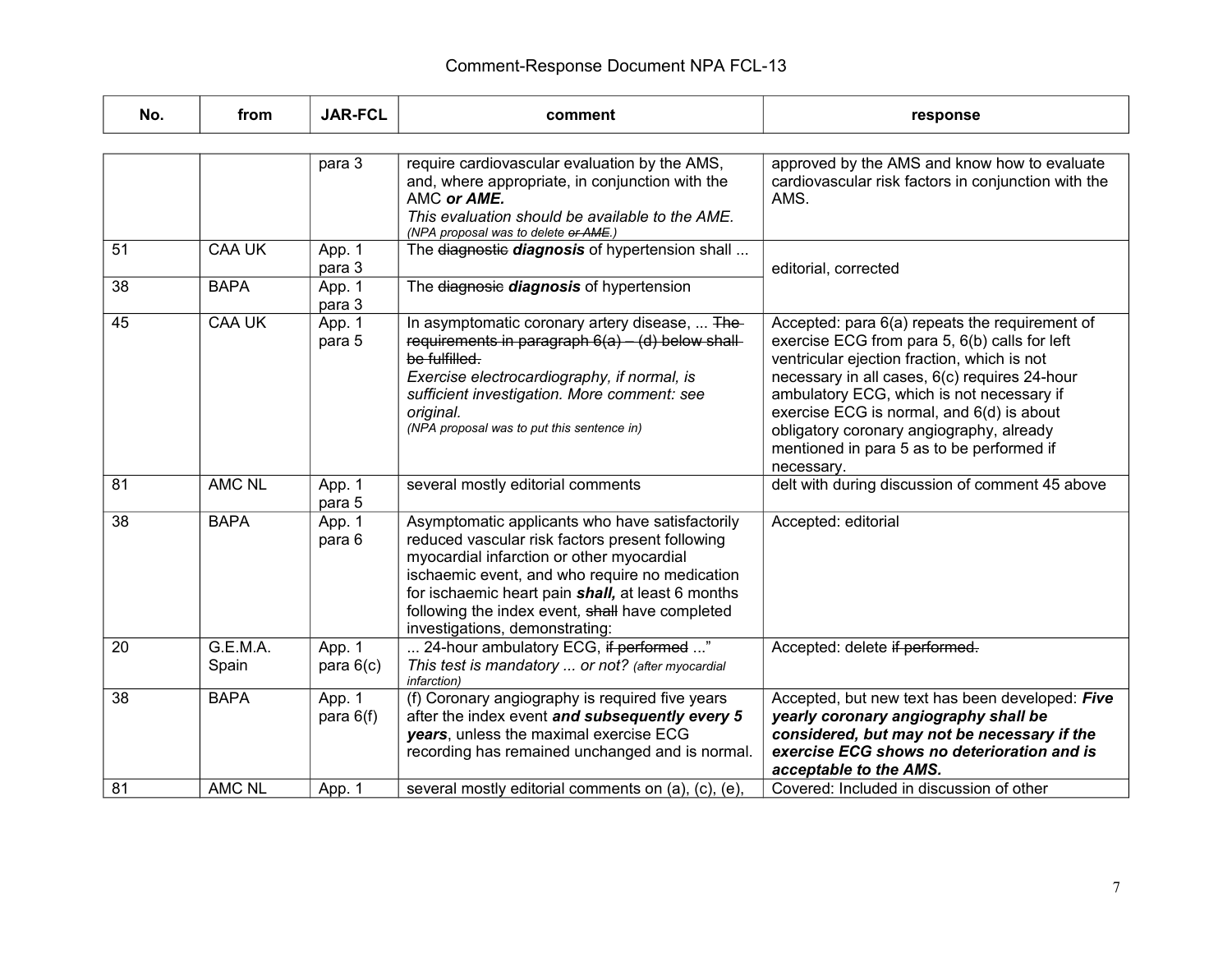| No. | from              | <b>JAR-FCL</b>        | comment                                                                                                                                                                                                                                                                                                                                                                                                                | response                                                                                                                                                                                                                                                                                                                                                                                                                                    |
|-----|-------------------|-----------------------|------------------------------------------------------------------------------------------------------------------------------------------------------------------------------------------------------------------------------------------------------------------------------------------------------------------------------------------------------------------------------------------------------------------------|---------------------------------------------------------------------------------------------------------------------------------------------------------------------------------------------------------------------------------------------------------------------------------------------------------------------------------------------------------------------------------------------------------------------------------------------|
|     |                   |                       |                                                                                                                                                                                                                                                                                                                                                                                                                        |                                                                                                                                                                                                                                                                                                                                                                                                                                             |
|     |                   | para 6                | (f)                                                                                                                                                                                                                                                                                                                                                                                                                    | comments on the paragraph.                                                                                                                                                                                                                                                                                                                                                                                                                  |
| 38  | <b>BAPA</b>       | App. 1<br>para 7      | An asymptomatic applicant having satisfactorily<br>reduced his/her vascular risk factors present, who<br>requires no medication for ischaemic heart pain,<br>shall, at least 6 months after coronary artery by-<br>pass surgery or angioplasty/stenting shall-have<br>completed investigations demonstrating:                                                                                                          | editorial                                                                                                                                                                                                                                                                                                                                                                                                                                   |
| 21  | G.E.M.A.<br>Spain | App. 1<br>para $7(c)$ | "24-hour ambulatory ECG shall ": not mandatory<br>after AMI (?), but mandatory after by-pass etc.?                                                                                                                                                                                                                                                                                                                     | 24-hour ambulatory ECG is mandatory for medical<br>assessment after acute myocardial infarction<br>(AMI) and after by-pass/angioplasty. (See<br>comment 20)                                                                                                                                                                                                                                                                                 |
| 38  | <b>BAPA</b>       | App. 1<br>para $7(c)$ | a 24-hour ambulatory ECG shall show no<br>significant conduction <i>disturbance</i> , nor complex,<br>nor sustained rhythm disturbance, nor evidence of<br>myocardial ischaemia;                                                                                                                                                                                                                                       | editorial                                                                                                                                                                                                                                                                                                                                                                                                                                   |
| 67  | FAI               | App. 1<br>para $7(d)$ | a coronary angiogram which shall show <30%<br><50% stenosis in any major epicardial vessel<br>Furthermore, there shall be no lesion(s) $\geq 30\%$<br>>50% stenosis in any angioplasted/stented vessel<br>The requirement does not represent cardiological<br>practise. Only real stenosis which have a<br>narrowing of ≥50% should be considered.                                                                     | Rejected: a 50% stenosis may already be<br>symptomatic. General cardiological practice does<br>not reflect the special situation of pilots.                                                                                                                                                                                                                                                                                                 |
| 02  | <b>IFALPA</b>     | App. 1<br>para $7(f)$ | Coronary angiography is required at not more<br>than five years after the index procedure and not<br>more than two years following angioplasty/<br>stenting. Subsequently, coronary angiography<br>is then required every 5 years. Coronary<br>perfusion should be considered.<br>The addition of the last sentence allows more<br>flexibility regarding future medical advances in the<br>area of Coronary Perfusion. | Rejected, but new text has been developed: Five<br>yearly coronary angiography shall be<br>considered, but may not be necessary if the<br>exercise ECG shows no deterioration and is<br>acceptable to the AMS.<br>This text for by-pass/angiography/stenting is now<br>the same as in 6(f) dealing with myocardial<br>infarction. Consideration of coronary perfusion is<br>included in the procedure and does not have to be<br>mentioned. |
| 46  | <b>CAA UK</b>     | App. 1<br>para $7(f)$ | Coronary angiography is required at not more-<br>than five years five-yearly after the index<br>procedure. and not more than two years following<br>Multiple angioplasty/ stenting may require more                                                                                                                                                                                                                    | Rejected, new text see comments 38, 02.                                                                                                                                                                                                                                                                                                                                                                                                     |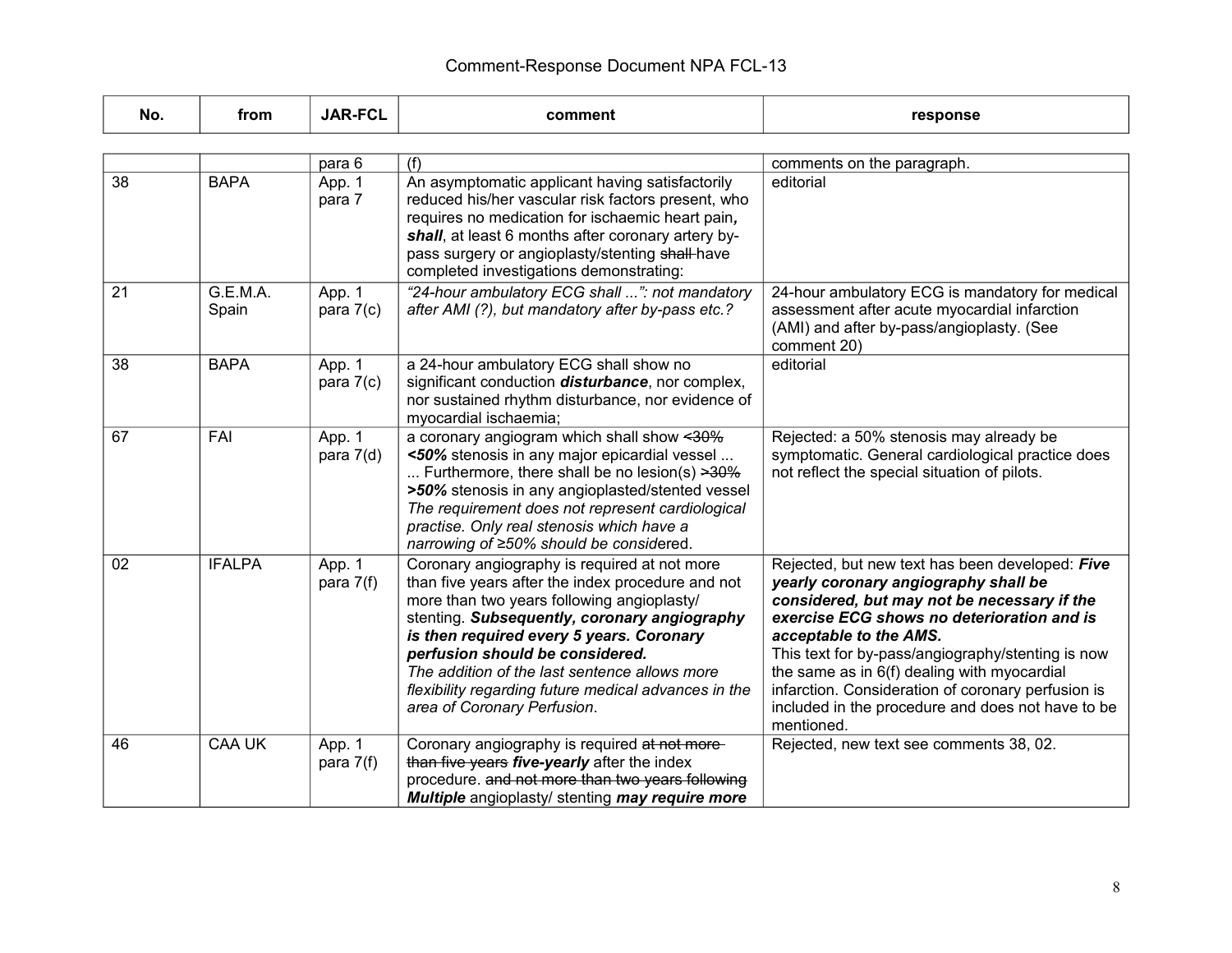| No. | from              | <b>JAR-FCL</b>                    | comment                                                                                                                                                                                                                   | response                                                                                                                                                                      |
|-----|-------------------|-----------------------------------|---------------------------------------------------------------------------------------------------------------------------------------------------------------------------------------------------------------------------|-------------------------------------------------------------------------------------------------------------------------------------------------------------------------------|
|     |                   |                                   |                                                                                                                                                                                                                           |                                                                                                                                                                               |
|     |                   |                                   | frequent angiography.<br>More flexibility regarding angioplasty/stenting.<br>Further angiographies after the first one have to<br>be stated.                                                                              |                                                                                                                                                                               |
| 38  | <b>BAPA</b>       | App. 1<br>para $7(f)$             | Query: Coronary angiography is then required<br>every 5 years?                                                                                                                                                            | Answer: no                                                                                                                                                                    |
| 82  | <b>AMC NL</b>     | App. 1<br>para 7                  | several mostly editorial comments on (a), (c), (d),<br>(e), (f).                                                                                                                                                          | Covered: delt with during discussion of other<br>comments on the paragraph                                                                                                    |
| 38  | <b>BAPA</b>       | App 1<br>para $8(a)$<br>(2)       | a 24 hour ambulatory ECG showing no<br>significant conduction disturbance, nor complex,<br>nor sustained rhythm disturbance                                                                                               | significant: accepted. There are some (though<br>few) conduction disturbances without impact on<br>medical fitness. AMS will decide.<br>ins. disturbance: accepted, editorial |
| 52  | <b>CAA UK</b>     | App. 1<br>para $8(a)$<br>(5)      | features which might predispose the applicant<br>to sudden or subtle incapacitation.<br>Concern is about any type of incapacitation<br>(sudden, slow, overt, subtle).                                                     | Accepted: explication as in comment                                                                                                                                           |
| 47  | <b>CAA UK</b>     | App. 1<br>para $8(b)$             | Atrial fibrillation:  any fit assessment shall<br>should be restricted to multi-pilot operation () or<br>safety-pilot limitation<br>"shall" in this para is too restrictive<br>(more comment offered in original)         | Accepted: The AMS will evaluate the case and<br>there may not always be the need for an OML<br>restriction.                                                                   |
| 83  | <b>AMC NL</b>     | App 1<br>para 8                   | several comments on 8(a) and 8(b), partly editorial                                                                                                                                                                       | Covered: Delt with while discussing other<br>comments on the corresponding paragraphs                                                                                         |
| 84  | <b>AMC NL</b>     | App 1<br>para 9                   | comment with no specific proposal                                                                                                                                                                                         | Covered: Delt with while discussing other<br>comments on the corresponding paragraphs                                                                                         |
| 48  | <b>CAA UK</b>     | App. 1<br>para $10(c)$<br>(2)     | Asymptomatic applicants with a tissue valve in the-<br>aortic position who at least<br>Some tissue valve may be acceptable for<br>certification, following investigation, if in a site<br>other than the aortic position. | Accepted: reason given in comment                                                                                                                                             |
| 22  | G.E.M.A.<br>Spain | App. 1<br>para $10(c)$<br>$(2)$ i | $(c)(2)$ i: Is there any clinical indication of a<br>threadmill test after valvular repair or substitution?<br>Not believed by the group.                                                                                 | There are clinical indications for the test after<br>valvular surgery                                                                                                         |
| 68  | FAI               | App1<br>para $10(c)$<br>$(2)$ ii  | a 2D Doppler echocardiogram showing no<br>significant selective chamber enlargement, a<br>tissue valve with minimal structural alterations                                                                                | 1 <sup>st</sup> part accepted: Some structural alterations are<br>always present in an artificial valve.                                                                      |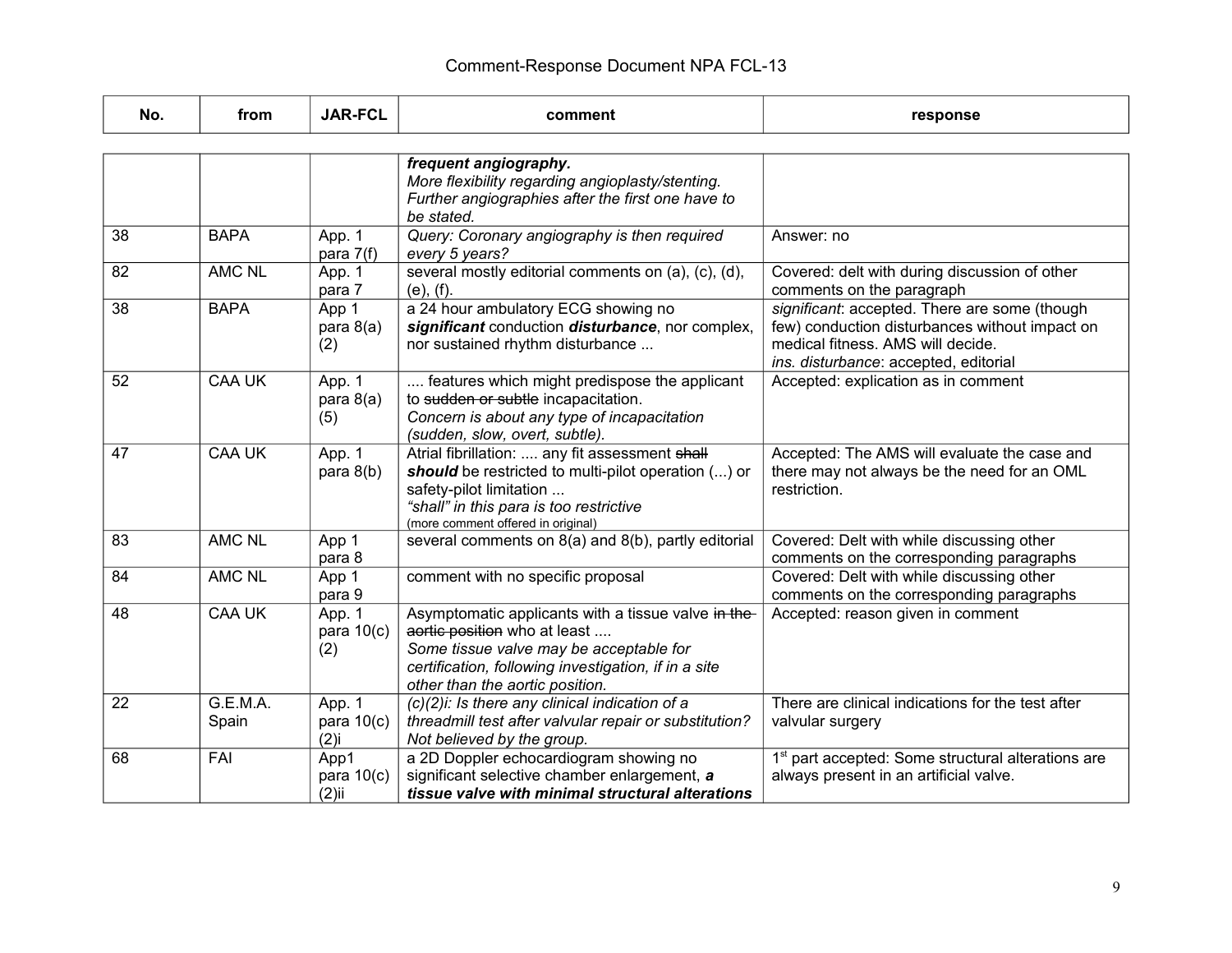| No. | from              | <b>JAR-FCL</b>              | comment                                                                                                                                                                                                                                                                                                                                                                                            | response                                                                                                                                                                                                                                                                    |
|-----|-------------------|-----------------------------|----------------------------------------------------------------------------------------------------------------------------------------------------------------------------------------------------------------------------------------------------------------------------------------------------------------------------------------------------------------------------------------------------|-----------------------------------------------------------------------------------------------------------------------------------------------------------------------------------------------------------------------------------------------------------------------------|
|     |                   |                             |                                                                                                                                                                                                                                                                                                                                                                                                    |                                                                                                                                                                                                                                                                             |
|     |                   |                             | and with a normal Doppler blood flow, and no<br>structural, nor functional abnormality of the other<br>heart valves. Left ventricular fractional or-<br>shortening ejection fraction shall be normal<br>$($ >55%).<br>The tissue valve is an artificial valve, thus there is<br>a structural alteration of this valve. Over an<br>artificial valve blood flow is higher than over<br>normal valve. | 2 <sup>nd</sup> part rejected: If a fit assessment is to be<br>considered, blood flow shall be normal                                                                                                                                                                       |
| 69  | FAI               | App. 1<br>para 11           | Venous thrombosis and pulmonary embolism<br>is are disqualifying until coagulation has been<br>discontinued. Pulmonary embolus requires full-<br>evaluation including a right heart catherisation.<br>There are newer noninvasive methods which are<br>used in the evaluation of pulmonary embolisme.                                                                                              | Accepted with text change:  Venous thrombosis<br>or pulmonary embolism is disqualifying until<br>anticoagulation has been discontinued.<br>Pulmonary embolus requires full evaluation-<br>including a right heart catherisation<br>Reason to accept is given in the comment |
| 23  | G.E.M.A.<br>Spain | App. 1<br>para 11           | Pulmonary embolus requires full evaluation<br>including a right heart catherisation.<br>Manual p. 33: If previous thromboembolism is<br>suspected  and right heart catherisation shall be<br>required.<br>Confusing. And: after 2 <sup>nd</sup> event: lifelong<br>anticoagulation.                                                                                                                | Covered by previous comment                                                                                                                                                                                                                                                 |
| 85  | <b>AMC NL</b>     | App. 1<br>para 11<br>and 12 | General comments without specific proposal                                                                                                                                                                                                                                                                                                                                                         | Acknowledged                                                                                                                                                                                                                                                                |
| 24  | G.E.M.A.<br>Spain | App. 1<br>para 12           | 12 Abnormalities of the pericardium<br>Cardiovascular assessment by the AMS shall<br>may include 2D Doppler<br>Doing all these tests after e.g. a single episode of<br>viral pericarditis would be too much. Suggest<br>original text.                                                                                                                                                             | Accepted with explanation of the comment                                                                                                                                                                                                                                    |
| 38  | <b>BAPA</b>       | App. 1<br>14(a)             | add one comma after "abnormal" in 2 <sup>nd</sup> sentence                                                                                                                                                                                                                                                                                                                                         | editorial                                                                                                                                                                                                                                                                   |
| 70  | FAI               | App. 1<br>para<br>14(d)     | An applicant  shall undergo the following:<br>and may include: a tilt test carried out to a<br>The cardiologist should decide in which cases a                                                                                                                                                                                                                                                     | Accepted with explanation of the comment                                                                                                                                                                                                                                    |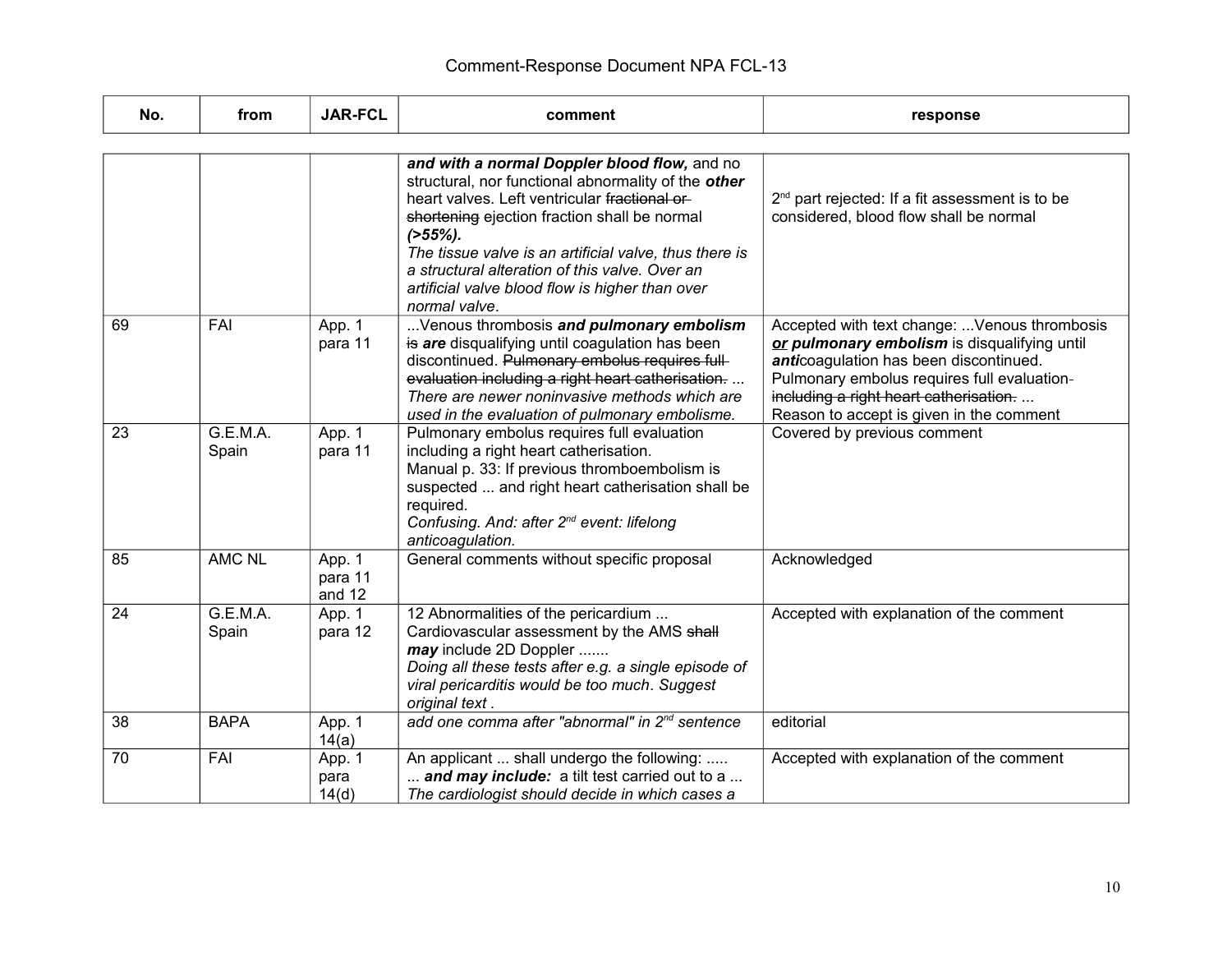| No. | from              | <b>JAR-FCL</b>           | comment                                                                                                                                                                                                                                                                                                                                                                   | response                                                                                                                                                         |
|-----|-------------------|--------------------------|---------------------------------------------------------------------------------------------------------------------------------------------------------------------------------------------------------------------------------------------------------------------------------------------------------------------------------------------------------------------------|------------------------------------------------------------------------------------------------------------------------------------------------------------------|
|     |                   |                          |                                                                                                                                                                                                                                                                                                                                                                           |                                                                                                                                                                  |
|     |                   |                          | tilt test is necessary.                                                                                                                                                                                                                                                                                                                                                   |                                                                                                                                                                  |
| 86  | <b>AMC NL</b>     | App. 1<br>14             | several comments on (a), (b), (c), (d)                                                                                                                                                                                                                                                                                                                                    | discussed, no change to the Appendix                                                                                                                             |
|     |                   |                          | <b>Manual Cardiology</b>                                                                                                                                                                                                                                                                                                                                                  |                                                                                                                                                                  |
| 9   | CAA CZ            | p. 22,<br>para 2.4       | non-loop some diuretcs  (last para of page,<br>$2^{nd}$ line)                                                                                                                                                                                                                                                                                                             | editorial                                                                                                                                                        |
| 9   | CAA CZ            | p. 23,<br>para 2.4       | <b>losartan</b><br>lorsatan                                                                                                                                                                                                                                                                                                                                               | editorial                                                                                                                                                        |
| 9   | CAA CZ            | p. 25,<br>para 4.3 b     | no semicolon between dyskinesia and<br>hypokinesia, put comma instead                                                                                                                                                                                                                                                                                                     | editorial                                                                                                                                                        |
| 9   | CAA CZ            | p. 26,<br>para 4.6.c     | a 24 hour amulatory ECG demonstrates                                                                                                                                                                                                                                                                                                                                      | editorial                                                                                                                                                        |
| 25  | G.E.M.A.<br>Spain | p. 27,<br>para 4         | How many vessels are allowed to be grafted in<br>order to maintain the certification?                                                                                                                                                                                                                                                                                     | There is no number of grafts defined. Any fit/unfit<br>assessment depends on cardial function after<br>surgery. AMS will decide depending on clinical<br>result. |
| 9   | CAA CZ            | p. 28,<br>para 4.8       | The overal procedure related ( $1st$ para, $3rd$ line)                                                                                                                                                                                                                                                                                                                    | editorial                                                                                                                                                        |
| 9   | CAA CZ            | p. 28,<br>para 4.8       | A number of <i>international trials</i> have examined<br>(mistake in strike-through)                                                                                                                                                                                                                                                                                      | editorial                                                                                                                                                        |
| 26  | G.E.M.A.<br>Spain | p. 28,<br>para<br>4.8(f) | No cardioactive medication  shall be allowed<br>This point does not appear after CABG, and here<br>is mandatory                                                                                                                                                                                                                                                           | 4.8(f) will be deleted                                                                                                                                           |
| 27  | G.E.M.A.<br>Spain | p. 30,<br>para<br>8.2(b) | Aortic stenosis. Mild aortic stenosis (Doppler flow<br>rate<br>In the Appendix pressure level is used instead of<br>flow rate. Which is correct?                                                                                                                                                                                                                          | Will be adjusted: wording from the Manual will be<br>used                                                                                                        |
| 28  | G.E.M.A.<br>Spain | p. 32<br>8.4(a)          | Valvular surgery, mechanical valves. "This level of<br>assessment also applies to Class 2. Applicants<br>with a normal"<br>It can be concluded that oral anticoagulation may<br>be allowed in certain conditions for Class 2 pilots.<br>But see 9.1: "Anticoagulation with warfarin or<br>cumarin like substances disqualifies from all forms<br>of certification to fly. | Accepted: Strikethrough of proposed text starting<br>"Applicants with a normal " to the end of the text<br>in the box to avoid misunderstanding.                 |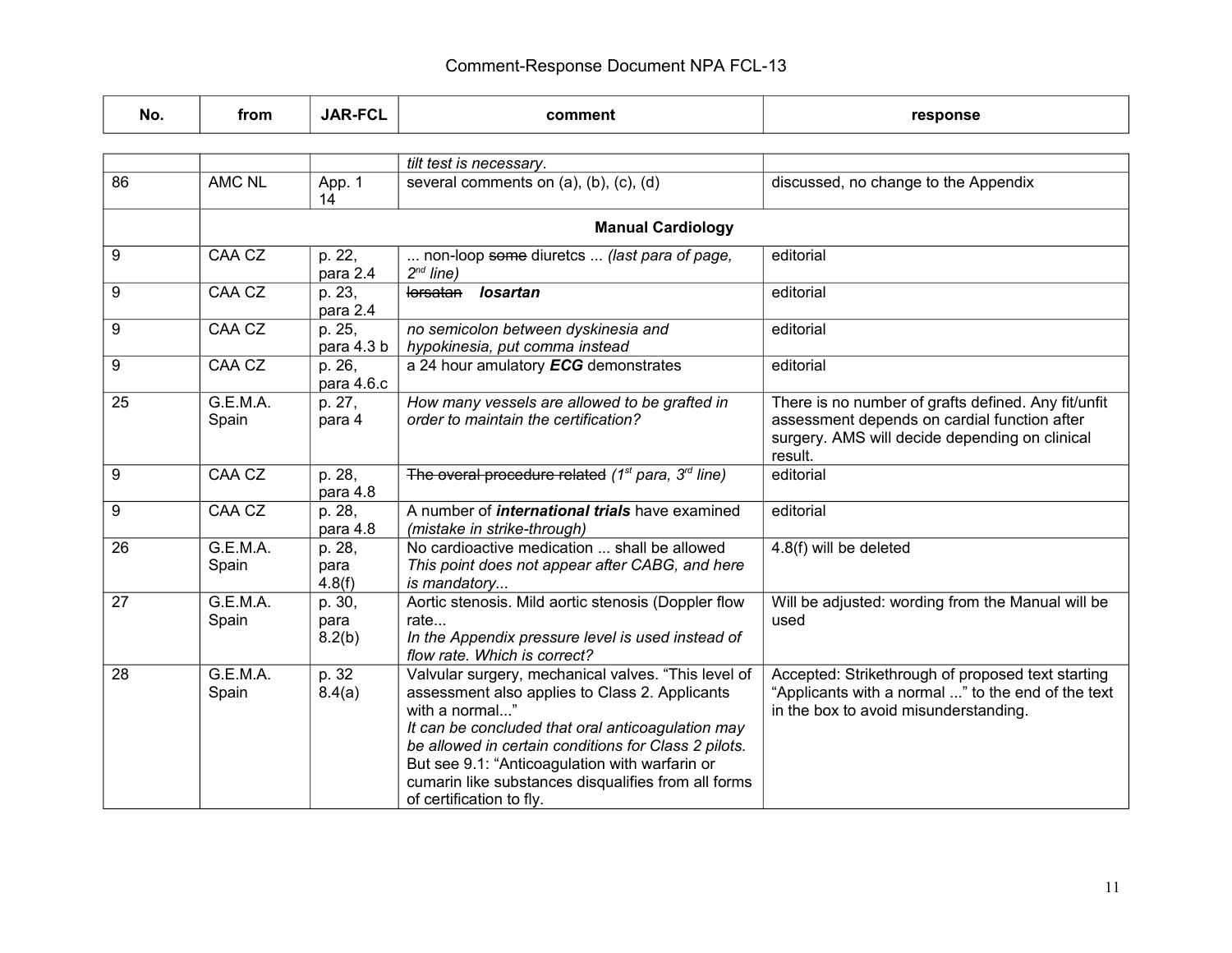| No.                                 | from              | <b>JAR-FCL</b>            | comment                                                                                                                                                                                                                                                                                                     | response                                                                                                                                                                                                                              |  |  |  |  |
|-------------------------------------|-------------------|---------------------------|-------------------------------------------------------------------------------------------------------------------------------------------------------------------------------------------------------------------------------------------------------------------------------------------------------------|---------------------------------------------------------------------------------------------------------------------------------------------------------------------------------------------------------------------------------------|--|--|--|--|
|                                     |                   |                           |                                                                                                                                                                                                                                                                                                             |                                                                                                                                                                                                                                       |  |  |  |  |
| 29                                  | G.E.M.A.<br>Spain | p. 33<br>8.5              | Antibiotic prophylaxis.<br>No place here for this purely clinical information.                                                                                                                                                                                                                              | Though the comment was considered adequate it<br>was decided not to delete the short paragraph in<br>order to provide information about the current<br>guidelines to pilots and AMEs.                                                 |  |  |  |  |
| 30                                  | G.E.M.A.<br>Spain | p. 39<br>13.1(a)          | Atrial and ventricular premature beats. "ventricular<br>premature beats occurring in >2% of the total<br>QRS count require further investigation "<br>Further investigation not required: According to<br>(iii), in the next page, less than 2% is required for<br>certification. If >2%, the pilot is out. | There should (not shall) be less than 2% of<br>aberrant beats. The AMS will decide whether or<br>not certification is possible, taking into account all<br>clinical results of the investigation and Class of<br>medical certificate. |  |  |  |  |
| <b>Cardiology, General Comments</b> |                   |                           |                                                                                                                                                                                                                                                                                                             |                                                                                                                                                                                                                                       |  |  |  |  |
| 40                                  | <b>BAPA</b>       | Manual                    | general spelling and grammar corrections<br>throughout the Manual. General Queries.                                                                                                                                                                                                                         | No basic text changes, covered                                                                                                                                                                                                        |  |  |  |  |
| 72                                  | <b>AMC NL</b>     | all                       | Do not agree with this and the previous paper.<br>Reference is made to more comments.                                                                                                                                                                                                                       | Covered in conjunction with other comments.                                                                                                                                                                                           |  |  |  |  |
| <b>Respiratory System</b>           |                   |                           |                                                                                                                                                                                                                                                                                                             |                                                                                                                                                                                                                                       |  |  |  |  |
| 74                                  | <b>AMC NL</b>     | App.1<br>para 6           | no specific proposal                                                                                                                                                                                                                                                                                        | acknowledged                                                                                                                                                                                                                          |  |  |  |  |
| 9                                   | CAA CZ            | Manual<br>p. 51<br>3.2. h | A comprehensive report<br>(no reasoning with this comment)                                                                                                                                                                                                                                                  | error, comment withdrawn                                                                                                                                                                                                              |  |  |  |  |
| <b>Digestive System</b>             |                   |                           |                                                                                                                                                                                                                                                                                                             |                                                                                                                                                                                                                                       |  |  |  |  |
| 36                                  | <b>BAPA</b>       | 3.290(b)                  | Applicants with asymptomatic gallstones<br>discovered incidently incidentally shall                                                                                                                                                                                                                         | editorial, will be corrected. Applies to 3.170(b)<br>(Class 1) as well.                                                                                                                                                               |  |  |  |  |
| 05                                  | <b>IFALPA</b>     | App. 3<br>2               | A single, asymptomatic, large gallstone may be<br>compatible with certification after consideration by<br>the $AMS$ $AMC$<br>Sudden incapacitation would be only a hypothe-<br>tical event. Assessment can be done by AME or<br>surgeon acceptable to the AMS.                                              | Rejected: AME or AMC should report AMS and<br>give their opinion. Final decision has to be by<br>AMS.                                                                                                                                 |  |  |  |  |
| 05                                  | <b>IFALPA</b>     | App. 3<br>1(b)            | Pancreatitis<br>Paragraph was not out for comment                                                                                                                                                                                                                                                           | WP will be accepted to daft proposals for a future                                                                                                                                                                                    |  |  |  |  |
| 06                                  | <b>IFALPA</b>     | Manual                    | 8. Pancreas.                                                                                                                                                                                                                                                                                                | <b>NPA</b>                                                                                                                                                                                                                            |  |  |  |  |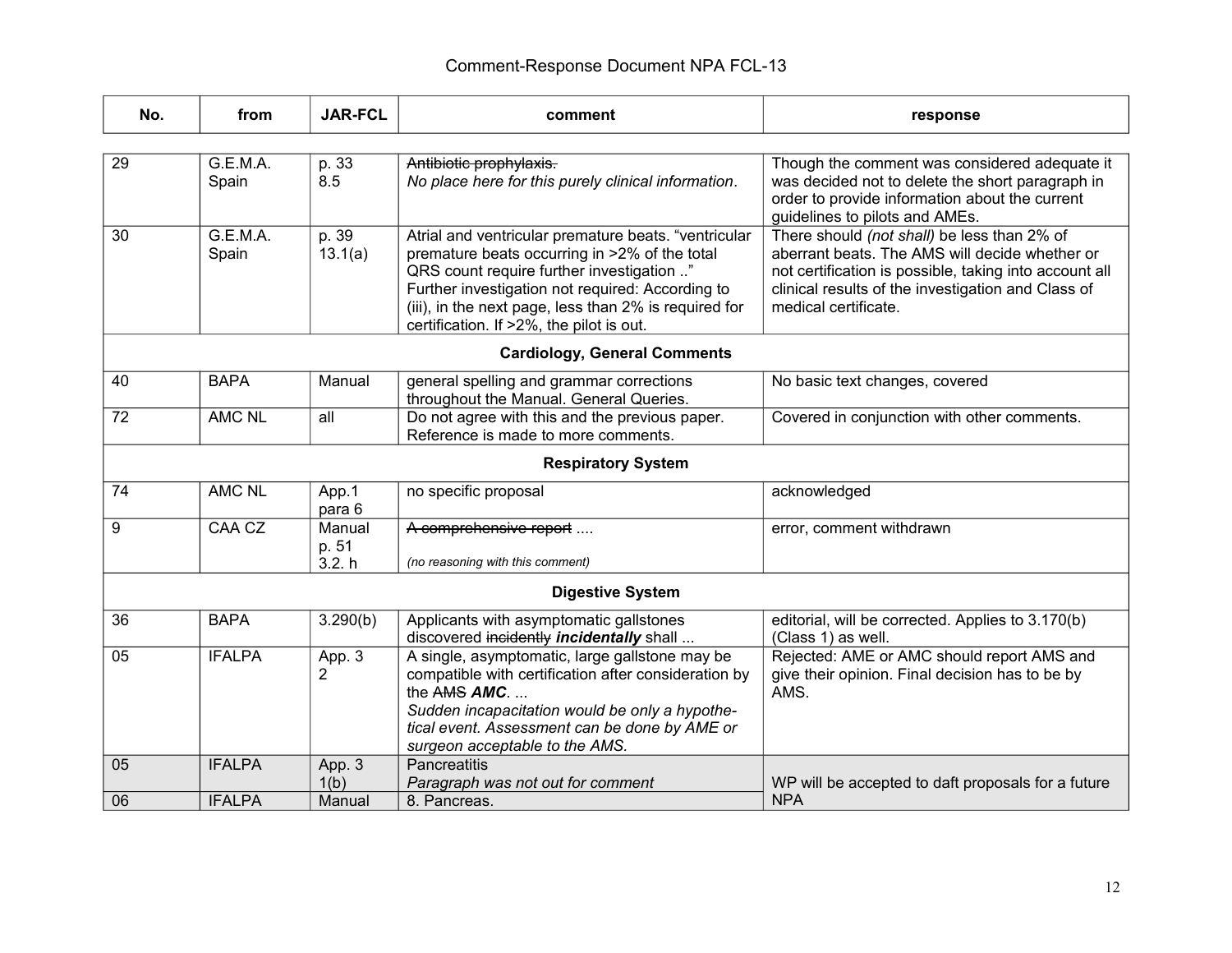| No.             | from              | <b>JAR-FCL</b>           | comment                                                                                                                                                                                                                                                                                                                                    | response                                                                                                                                                                                                                                                                                                                                                      |  |  |  |
|-----------------|-------------------|--------------------------|--------------------------------------------------------------------------------------------------------------------------------------------------------------------------------------------------------------------------------------------------------------------------------------------------------------------------------------------|---------------------------------------------------------------------------------------------------------------------------------------------------------------------------------------------------------------------------------------------------------------------------------------------------------------------------------------------------------------|--|--|--|
|                 |                   |                          |                                                                                                                                                                                                                                                                                                                                            |                                                                                                                                                                                                                                                                                                                                                               |  |  |  |
|                 |                   | p. 47                    | Paragraph was not out for comment                                                                                                                                                                                                                                                                                                          |                                                                                                                                                                                                                                                                                                                                                               |  |  |  |
| $\overline{07}$ | <b>IFALPA</b>     | Manual                   | 12 Herniae                                                                                                                                                                                                                                                                                                                                 |                                                                                                                                                                                                                                                                                                                                                               |  |  |  |
|                 |                   | p. 49                    | Paragraph was not out for comment                                                                                                                                                                                                                                                                                                          |                                                                                                                                                                                                                                                                                                                                                               |  |  |  |
| Haematology     |                   |                          |                                                                                                                                                                                                                                                                                                                                            |                                                                                                                                                                                                                                                                                                                                                               |  |  |  |
| 44              | <b>BAPA</b>       | 3.180(b)<br>3.300(b)     | Reference is made to haematocrit. The<br>requirements call for haemoglobin. This mismatch<br>needs to be resolved (Class 1 and Class 2).                                                                                                                                                                                                   | If Hb is below normal levels haematocrit will be<br>tested (no new blood sample necessary).<br>Haematocrit will not fall below normal levels if Hb<br>is normal.                                                                                                                                                                                              |  |  |  |
| 31              | G.E.M.A.<br>Spain | 3.180(b)                 | The mandatory test is haemoglobin level.<br>Anaemia is based on haematocrit. Unnecessary<br>complication                                                                                                                                                                                                                                   | The comment is correct, but Hb can be the<br>indicator to test haematocrit (see comment 31)                                                                                                                                                                                                                                                                   |  |  |  |
| 04              | <b>IFALPA</b>     | 3.180(b)                 | Haemoglobin shall be tested at every medical-<br>examination annually and cases  . Cases of<br>haematocrit below 38% shall be tested at the<br>following examination, not later than 6 months.<br>Anaemias that are relatively quickly developed<br>are rare and can be observed during regular<br>examination outside laboratory testing. | Rejected: Anaemias may sometimes go unnoticed<br>outside laboratory testing. The parameter is<br>considered essential.                                                                                                                                                                                                                                        |  |  |  |
| 75              | <b>AMC NL</b>     | 3.180(b)                 | If only haemoglobin is measured, then how do<br>you know what the haematocrit is?                                                                                                                                                                                                                                                          | By testing haematocrit if Hb level is below normal.                                                                                                                                                                                                                                                                                                           |  |  |  |
| 37              | <b>BAPA</b>       | App. 5                   | $(2)$ , $(3)$ antracycline anthracycline<br>Anthracycline treatment and cardiology review is<br>mentioned in Cardiology Chapter, crossreference<br>is suggested.                                                                                                                                                                           | editorial<br>editorial, crossreference will be inserted                                                                                                                                                                                                                                                                                                       |  |  |  |
| 9               | CAA CZ            | Manual<br>p. 60<br>5.1c  | Pulmonary embolism cleared off?                                                                                                                                                                                                                                                                                                            | No, renumbering due to rearrangement of<br>paragraphs                                                                                                                                                                                                                                                                                                         |  |  |  |
| 41              | <b>BALPA</b>      | Manual<br>p. 60<br>5.1.g | 5.1 g  The use of a low dose of low molecular<br>heparine heparin may be acceptable<br>Cardiology: anticoagulation is disqualifying?                                                                                                                                                                                                       | Rejected, misunderstanding: as a rule, anticoagu-<br>lation is disqualifying. This special heparin ("low<br>molecular heparin" as opposed to "heparin") used<br>"low dose" (every day) for this special indication<br>may be acceptable to the AMS. The wording has<br>been amended: The use of low dose of low<br>molecular weight heparin may be acceptable |  |  |  |
| 41              | <b>BALPA</b>      | Manual                   | A case of AML could be assessed may be                                                                                                                                                                                                                                                                                                     | Editorial: An applicant with a history of AML may                                                                                                                                                                                                                                                                                                             |  |  |  |